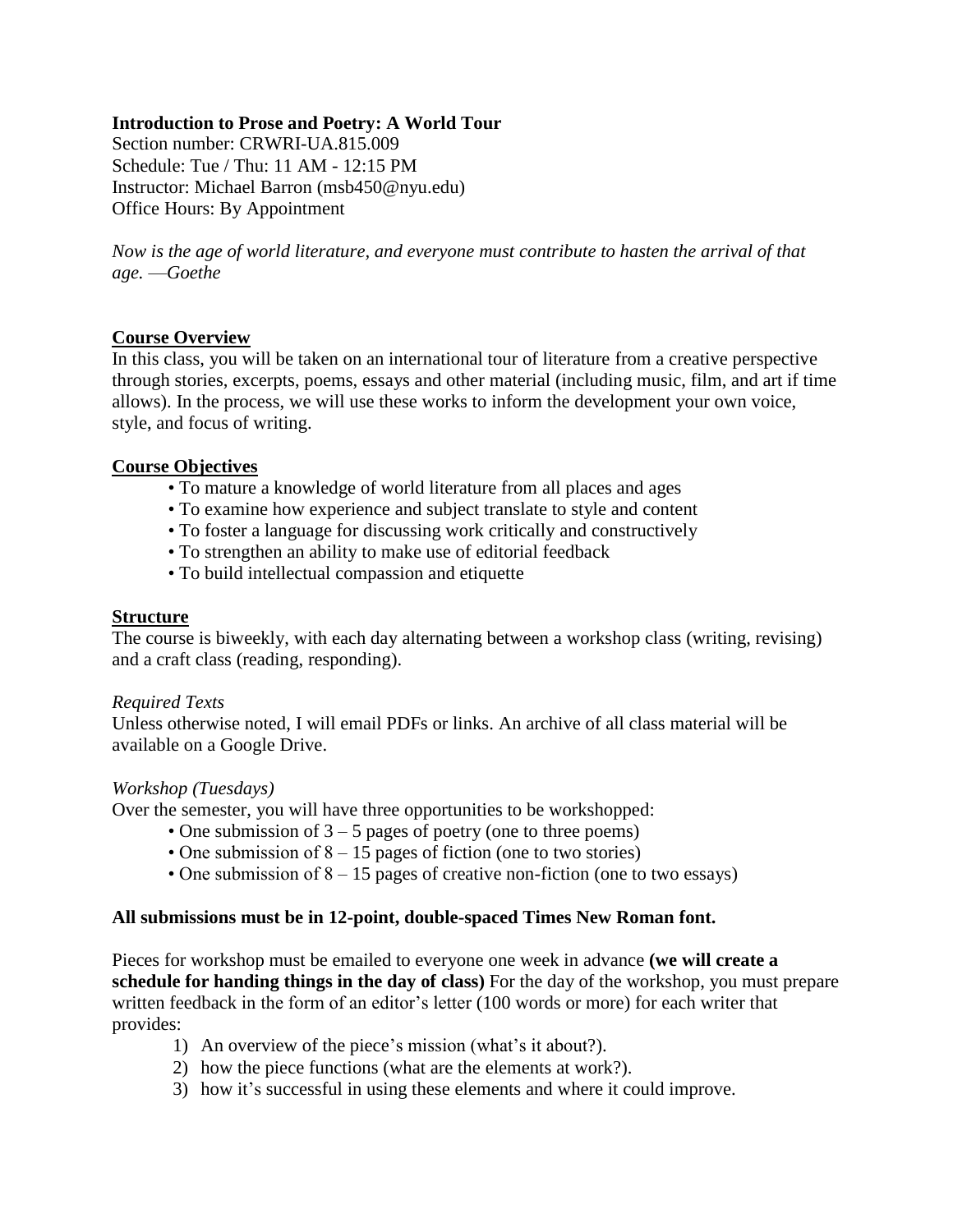In addition to the editor's letter, you must also make five in line comments per piece on specific things you'd like to highlight and why (grammar corrections, while welcome, do not count as editorial comments). You will learn methods to be constructive in your criticism, but above all you cannot pass judgement without reason. Back up your claims and above all be encouraging **to all of your classmates.** If you are able, I strongly suggest bringing printed copies to class for your own reference. Please email your responses to each writer on the evening *prior* to workshop by 7pm and cc me.

## *Craft (Thursdays)*

In each class we will go over four writers from a certain world region. We shall discuss the themes and style of each work, as well as a brief summary of the historical-socio experiences that inform them. In order to foster productive in-class discussions, on the evening prior to each class (**at 7pm, please**), you will need to email me reader's responses (100 words per author), in which you offer critiques highlighting themes and stylistic elements and how they serve each piece. You can be positive or negative in your words, but again, you cannot pass judgment without reason.

## *Final Portfolio*

At the end of semester, in addition to the work you've handed in over the course of the semester, you will be submitting revisions to your workshopped pieces. You will alson be required to submit a 200-word introduction to each piece that examines how this revision based on the insights gained in class discussions and submitted feedback.

## **Policies**

*Grading* Attendance and participation 40% Weekly responses 30% Final portfolio 30%

#### *Attendance and lateness*

This is a class founded on discussion. We examine work as a group and to be a part of that group requires your presence, attention, and input. To be part of that group requires being on time. More than two instances of lateness will count as an unexcused absence and more than two unexcused absences will result in a reduction in your grade.

#### *Plagiarism*

The school has strict policies against plagiarism. if you are caught plagiarizing, the consequences are drastic and could result, in the school's words "in failure on a particular assignment, failure in a course, suspension or expulsion from the University, or other penalties. Writers block happens, but there are ways to solve it without stealing someone else's work and calling it your own.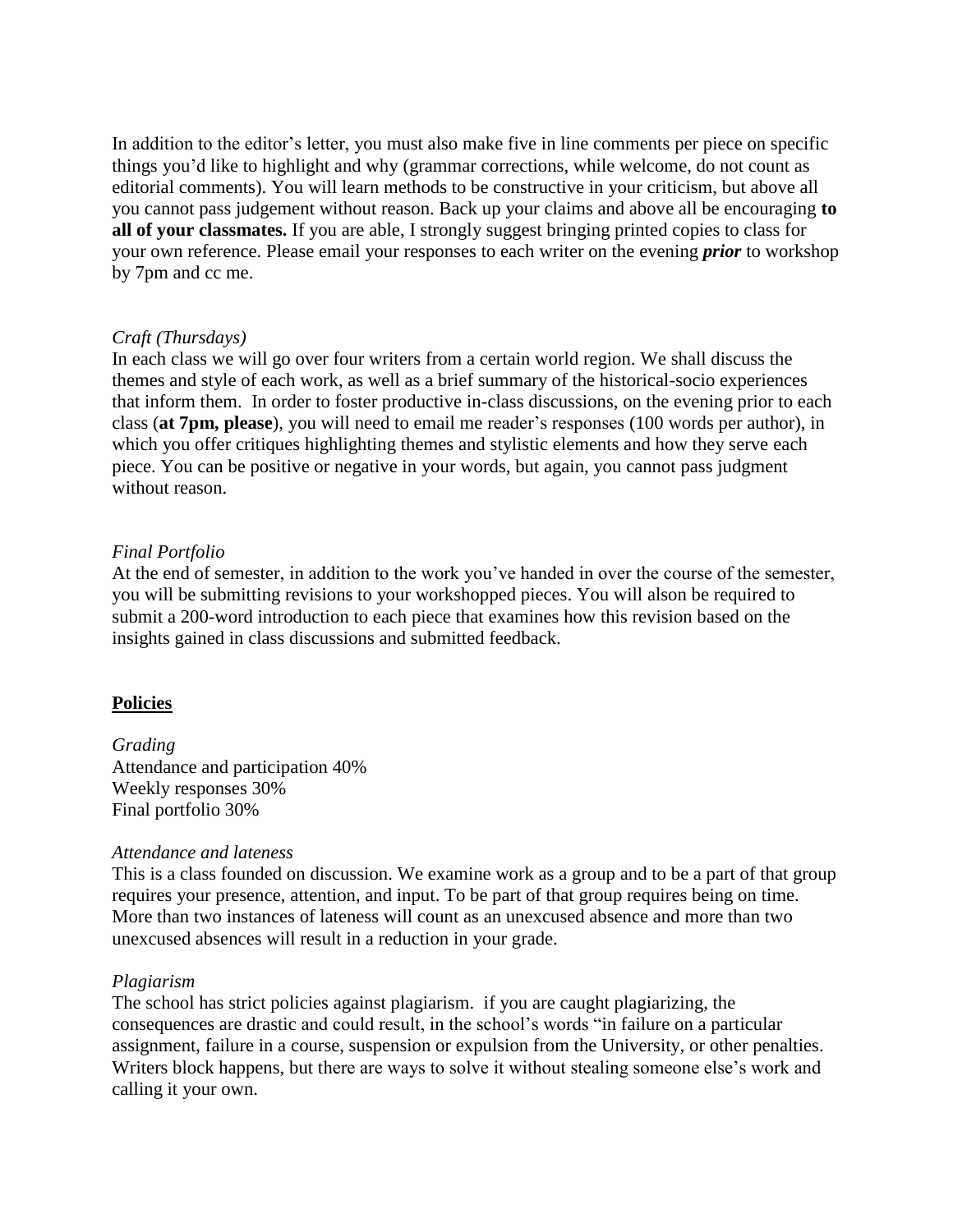## *Electronics in class*

Before COVID, having electronic devices in classes was strongly discouraged. That said, using devices remains a privilege and not a right. If I perceive that use of an electronic device is interfering with your ability to fully engage with class discussions, you may lose this right and be required to use pen and paper for the rest of the semester.

## **NYU's Disability Disclosure Statement**

Academic accommodations are available to any student with a chronic, psychological, visual, mobility, learning disability, or who is deaf or hard of hearing. Students should please register with the Moses Center for Students with Disabilities at 212-998-4980. NYU's Henry and Lucy Moses Center for Students with Disabilities:

726 Broadway, 2nd Floor New York, NY 10003-6675 Telephone: 212-998-4980 Voice/TTY Fax: 212-995-4114 Web site: <http://www.nyu.edu/csd>

## **NYU's Student Wellness Policy**

Unless we see explicit evidence in workshop that the speaker of a work is the writer themselves, we assume the speaker is fictional. However, certain content relating to murder, depression, suicide, sexual assault, or severe mental distress, such as seems to be a possible cry for help, will likely prompt the instructor's attention. Please send an email putting this work in context before submitting work, especially for workshop, that may be interpreted as such. If you do feel you need someone to talk to at any point in the semester, please feel safe to reach out to me and I can guide you to the NYU Wellness Center.

## **PART TWO – THE COURSE**

## **Week One – Introduction and Tips**

#### **(Thu, Sept 2)**

Start Lydia Davis's "Thirty Recommendations for Good Writing Habits."

#### **Homework**

Make 5 written observations where you would otherwise photograph them.

# **Week Two – South America**

**(Tue, Sept 7)**  Workshop Group A **(Thu, Sept 9)**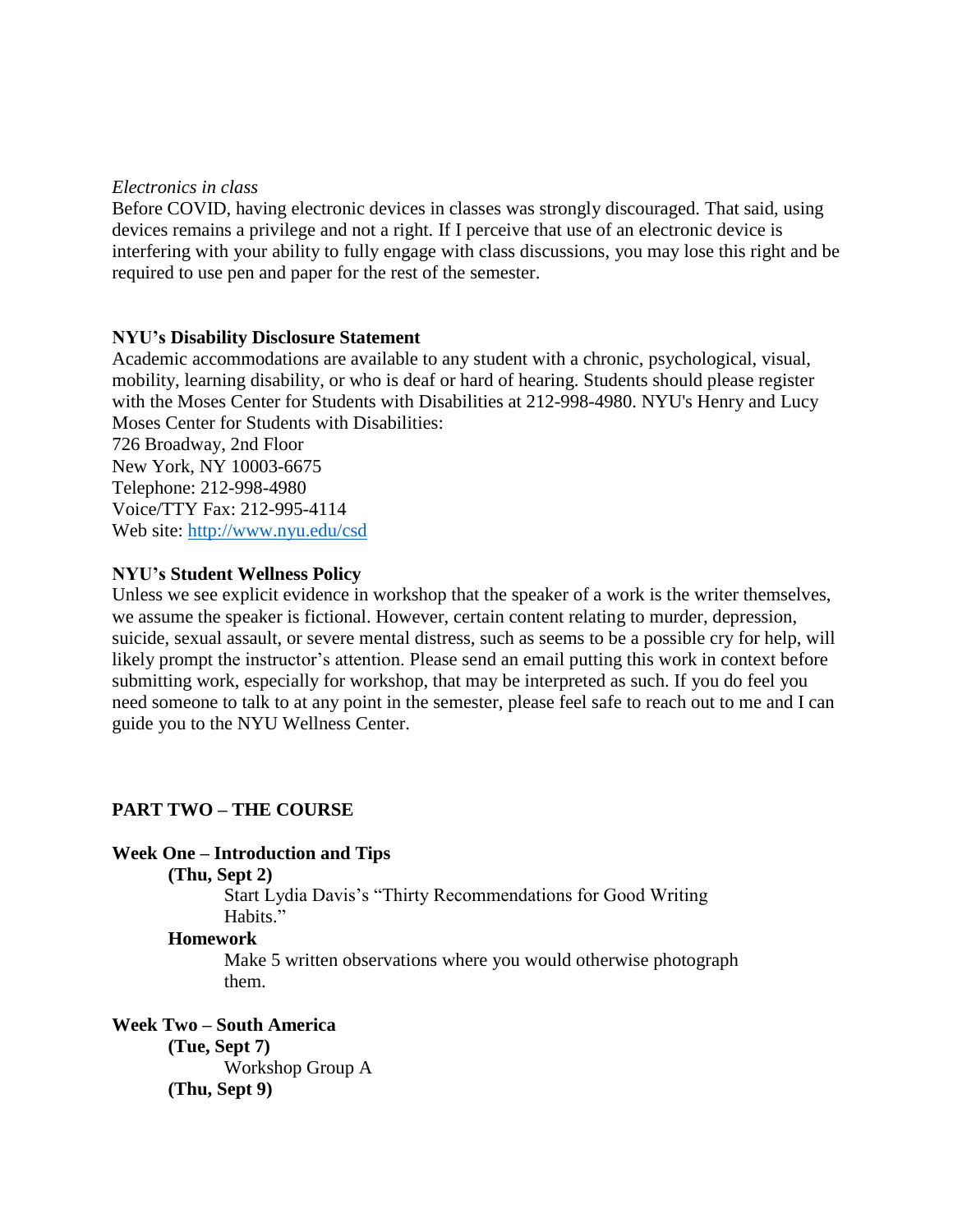Jorge Luis Borges, "Tlon, Uqbar, Orbis, Tertius"; Clarice Lispector, "The Triumph"; Alejandra Pizarnik, "A Sign Upon the Shadow"; Roberto Bolaño, "Three Self-Portratis"

#### **Homework**

Write a narrative self-portrait using characteristics, beliefs, and experiences.

### **Week Three – North America**

## **(Tue, Sept 14)**

Workshop Group B

## **(Thu, Sept 16)**

Octavio Paz, "Return"; Toni Morrison, "Recitatif"; DeLillo, "Elegy for Left-Hand Alone"; Carson, "Glass Essay"

#### **Homework**

Create a tangential narrative that gets distracted as it progresses.

## **Week Four – The Caribbean**

### **(Tue, Sept 21)**

Workshop Homework – Group C

#### **(Thu, Sept 23)**

Walcott, "Omeros, Book I"; Brathwaite, "Kumina"; Douglas, "Version" Arenas "The Glass Tower"

#### **Homework**

Using a personal experience, write a myth in which you are a character

#### **Week Five – Irish and British Literature**

#### **(Tue, Sept 28)**

Workshop Homework – Group A

#### **(Thu, Sept 30)**

Louis-Bennett, "Pond"; Rooney, "Color and Light"; Batchelor, "A Form of Words"; Oswald "Dunt"

## **Homework**

Find a couple on the street that asks who are they, where they are going, in what state is their relationship.

#### **Week Six – Western European Literature**

## **(Tue, Oct 5)**

Workshop Group B

### **(Thu, Oct 7)**

Sebald, "Dr Henry Selwyn"; Ernaux, "The Years"; Rosseli, "Hospital Poems"; Pessoa "Book of Disquiet"

#### **Homework**

NO HOMEWORK

#### **Week Seven – Scandinavian Literature (Tue, Oct 12)** NO CLASS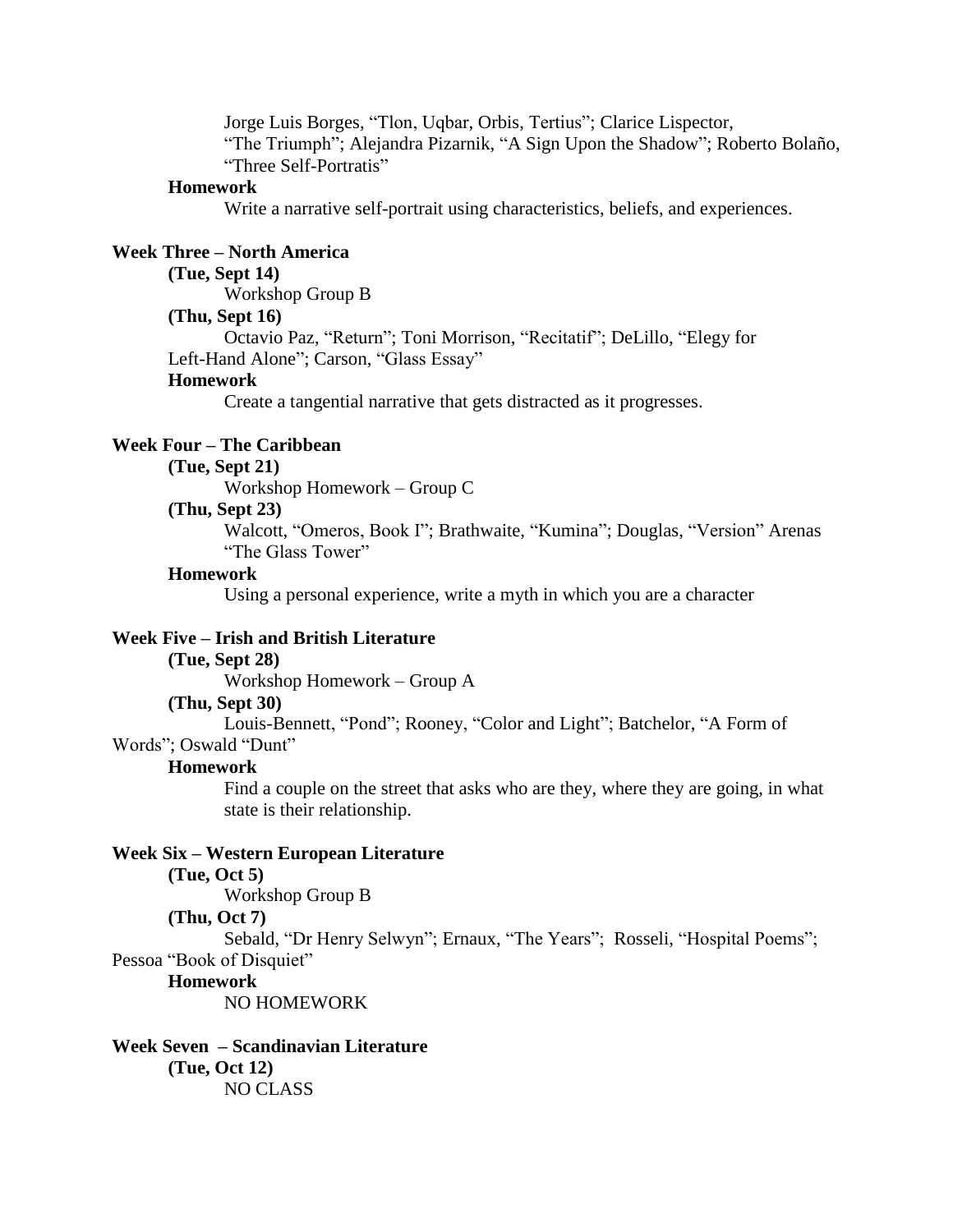### **(Thu, Oct 14)**

Jansson, "The Cartoonist"; Knaussgard, "At the Bottom of the Universe"; Jaderlund, "In a Cylinder in the Water of Waterweep"; Christensen, "It"

#### **Homework**

Write a diaristic account of a day in your life with at least seven entries.

### **Week Eight – Russian and Soviet Literature**

### **(Tue, Oct 19)**

Workshop Homework – Group A

#### **(Thu, Oct 21)**

Tolstoya, "White Walls"; Pushkin, "Mozart and Salieri"; Alexievich, "Snatches of Street Noise and Kitchen Conversation"; Mandelstam, "The Voronezh Notebooks"

#### **Homework**

Write about a moment or experience that was politically awakening for you, but do so in a way where you are a character among many.

#### **Week Nine –Eastern European and Turkish Literature**

## **(Tue, Oct 26)**

Workshop Homework – Group B

### **(Thu, Oct 28)**

Krasznahorkai, "Wandering-Standing"; Sappho, "Fragments"; Celan "Death Fugue"; Pamuk, "My Father's Suitcase"

#### **Homework**

Narrate a memory in fragments or in run-on sentences

#### **Week Ten – North Africa, Palestine, Israel**

**(Tue, Nov 2)**

Workshop Homework – Group C

#### **(Thu, Nov 4)**

Bouanani, "The Illiterate Man"; Daoud, "Musa"; Shibli, "Minor Detail" Shabtai

### "Hope"

#### **Homework**

Build a pandemic panorama of your neighborhood. What was it before, what has

## changed.

## **Week Eleven - Central and Southern Africa**

**(Tue, Nov 9)**

Workshop Homework – Group A

## **(Thu, Nov 11)**

Cole, "Everyday Is for the Thief"'; Serpell, "1964"; Soyinka, "Telephone Conversation"; Kebede "Tales of Silence"

## **Homework**

Take a minor character from something we've read and try to write from their perspective.

## **Week Twelve – Arabian Peninsula and Central Asia**